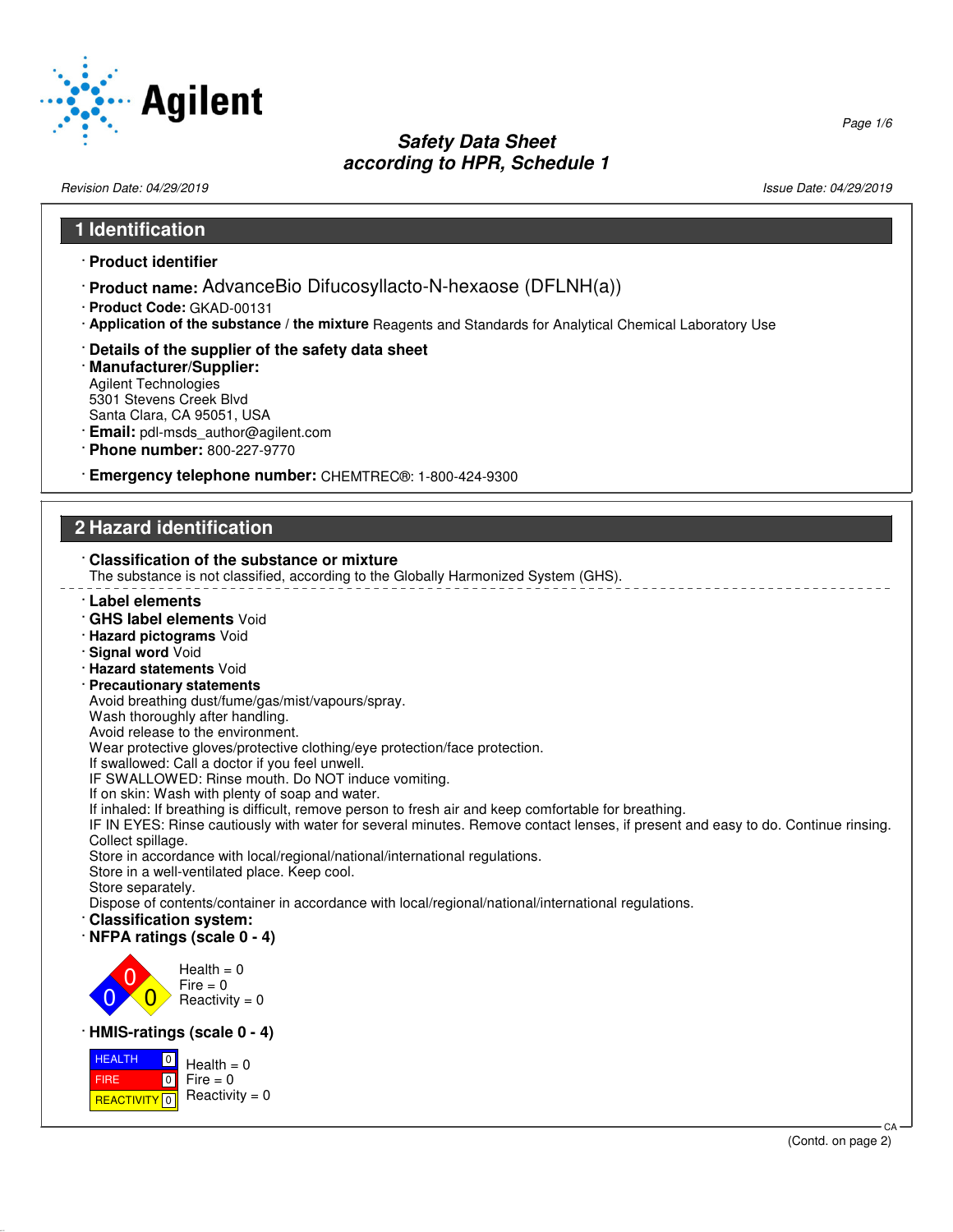Revision Date: 04/29/2019 **Issue Date: 04/29/2019** Issue Date: 04/29/2019

#### **Product name:** AdvanceBio Difucosyllacto-N-hexaose (DFLNH(a))

(Contd. of page 1)

## **3 Composition/Information on ingredients**

· **Chemical characterization: Substances**

· **CAS No. Description**

Glycans

## **4 First aid measures**

- · **Description of first aid measures**
- · **General information:** No special measures required.
- · **After inhalation:** Supply fresh air; consult doctor in case of complaints.
- · **After skin contact:** Generally the product does not irritate the skin.
- · **After eye contact:** Rinse opened eye for several minutes under running water.
- · **After swallowing:** If symptoms persist consult doctor.
- · **Information for doctor:**
- · **Most important symptoms and effects, both acute and delayed** No further relevant information available.
- · **Indication of any immediate medical attention and special treatment needed** No further relevant information available.

#### **5 Firefighting measures**

- · **Extinguishing media**
- · **Suitable extinguishing agents:** Use fire fighting measures that suit the environment.
- · **Special hazards arising from the substance or mixture** No further relevant information available.
- · **Advice for firefighters**
- · **Protective equipment:** No special measures required.

#### **6 Accidental release measures**

- · **Personal precautions, protective equipment and emergency procedures** Wear protective gloves / eye protection / face protection.
- · **Environmental precautions:** Do not allow to enter sewers/ surface or ground water.
- · **Methods and material for containment and cleaning up:** Pick up mechanically.
- · **Reference to other sections**

See Section 7 for information on safe handling.

See Section 8 for information on personal protection equipment.

See Section 13 for disposal information.

## **7 Handling and storage**

· **Handling:**

- · **Precautions for safe handling** Wear protective gloves / eye protection / face protection.
- · **Information about protection against explosions and fires:** No special measures required.
- · **Conditions for safe storage, including any incompatibilities**

· **Storage:**

- · **Requirements to be met by storerooms and receptacles:** No special requirements.
- · **Information about storage in one common storage facility:** Not required.

(Contd. on page 3)

CA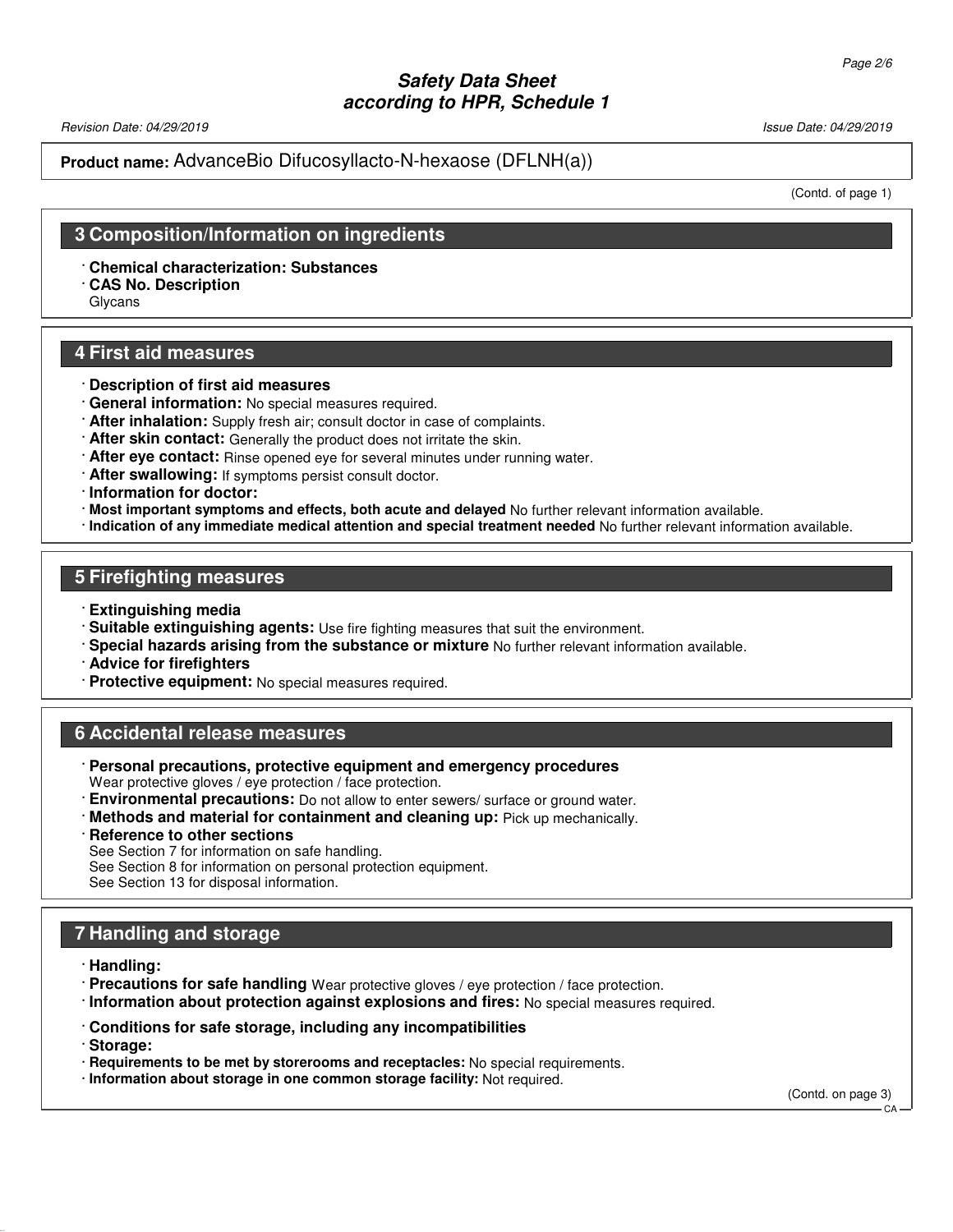Revision Date: 04/29/2019 **Issue Date: 04/29/2019** Issue Date: 04/29/2019

**Product name:** AdvanceBio Difucosyllacto-N-hexaose (DFLNH(a))

(Contd. of page 2)

CA

- · **Further information about storage conditions:** None.
- · **Specific end use(s)** No further relevant information available.

#### **8 Exposure controls/ Personal protection**

- · **Additional information about design of technical systems:** No further data; see item 7.
- · **Control parameters**
- · **Components with limit values that require monitoring at the workplace:** Not required.
- · **Additional information:** The lists that were valid during the creation were used as basis.
- · **Exposure controls**
- · **Personal protective equipment:**
- · **General protective and hygienic measures:** The usual precautionary measures for handling chemicals should be followed.
- · **Breathing equipment:** Not required.
- · **Protection of hands:**

The glove material has to be impermeable and resistant to the product/ the substance/ the preparation.

- Selection of the glove material on consideration of the penetration times, rates of diffusion and the degradation
- · **Material of gloves**

The selection of the suitable gloves does not only depend on the material, but also on further marks of quality and varies from manufacturer to manufacturer.

- · **Penetration time of glove material**
- The exact break through time has to be found out by the manufacturer of the protective gloves and has to be observed.
- · **Eye protection:** Wear eye protection / face protection.

## **9 Physical and chemical properties**

| Information on basic physical and chemical properties<br><b>General Information</b>               |                                               |                    |
|---------------------------------------------------------------------------------------------------|-----------------------------------------------|--------------------|
| · Appearance:                                                                                     |                                               |                    |
| Form:                                                                                             | Powder                                        |                    |
| Color:                                                                                            | Beige                                         |                    |
| · Odor:                                                                                           | Characteristic                                |                    |
| Odor threshold:                                                                                   | Not determined.                               |                    |
| · pH-value:                                                                                       | Not applicable.                               |                    |
| Change in condition<br><b>Melting point/Melting range:</b><br><b>Boiling point/Boiling range:</b> | Undetermined.<br>Undetermined.                |                    |
| · Flash point:                                                                                    | Not applicable.                               |                    |
| · Flammability (solid, gaseous):                                                                  | Product is not flammable.                     |                    |
| · Decomposition temperature:                                                                      | Not determined.                               |                    |
| · Auto igniting:                                                                                  | Not determined.                               |                    |
| Danger of explosion:                                                                              | Product does not present an explosion hazard. |                    |
| <b>Explosion limits:</b>                                                                          |                                               |                    |
| Lower:                                                                                            | Not determined.                               |                    |
| Upper:                                                                                            | Not determined.                               |                    |
|                                                                                                   |                                               | (Contd. on page 4) |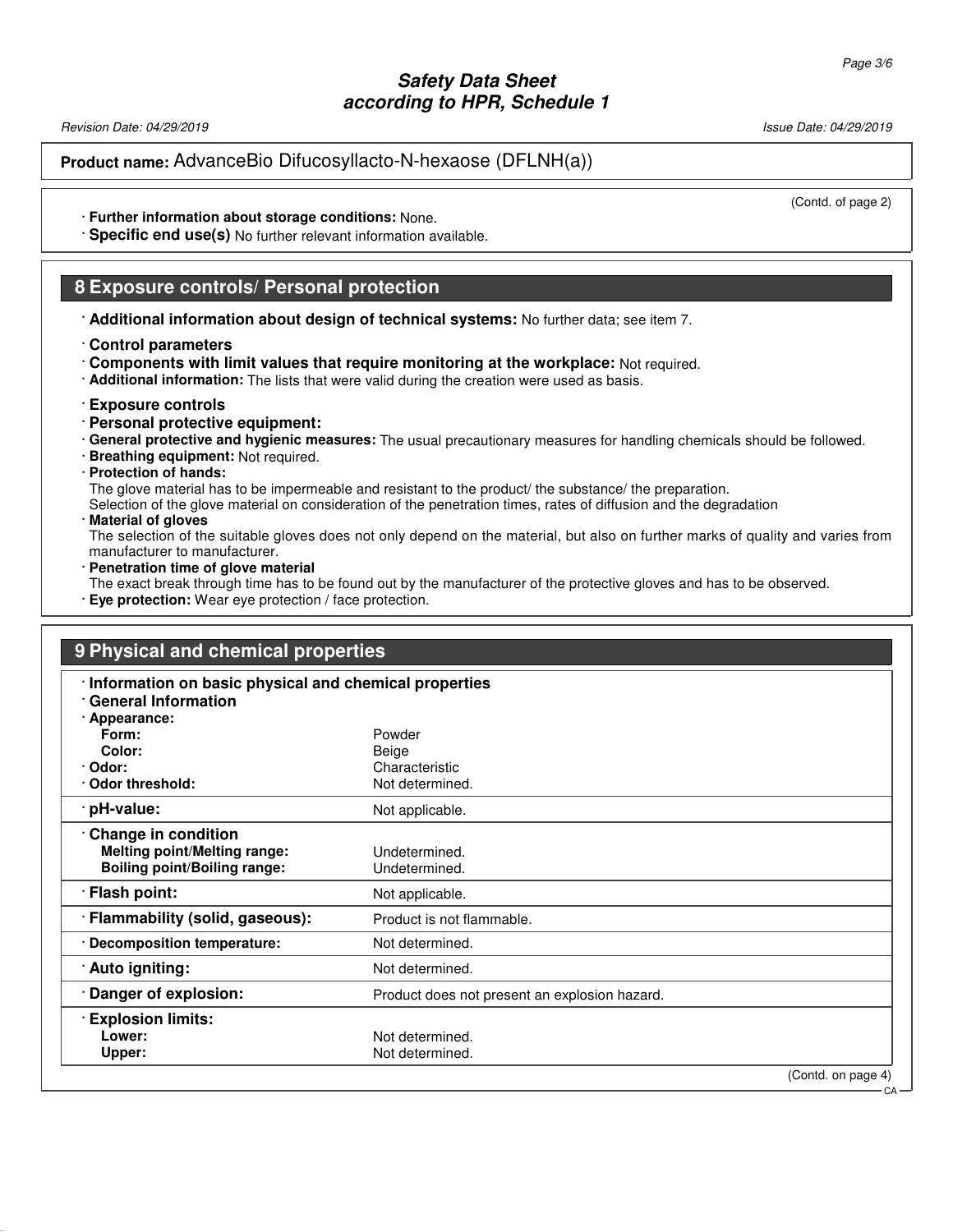Revision Date: 04/29/2019 Issue Date: 04/29/2019

## **Product name:** AdvanceBio Difucosyllacto-N-hexaose (DFLNH(a))

|                                                            |                                            | (Contd. of page 3) |
|------------------------------------------------------------|--------------------------------------------|--------------------|
| · Vapor pressure:                                          | Not applicable.                            |                    |
| <b>Density:</b>                                            | Not determined.                            |                    |
| · Relative density                                         | Not determined.                            |                    |
| · Vapor density                                            | Not applicable.                            |                    |
| · Evaporation rate                                         | Not applicable.                            |                    |
| Solubility in / Miscibility with                           |                                            |                    |
| Water:                                                     | Soluble.                                   |                    |
| · Partition coefficient (n-octanol/water): Not determined. |                                            |                    |
| · Viscosity:                                               |                                            |                    |
| Dynamic:                                                   | Not applicable.                            |                    |
| Kinematic:                                                 | Not applicable.                            |                    |
| Solids content:                                            | 100.0 $%$                                  |                    |
| Other information                                          | No further relevant information available. |                    |

# **10 Stability and reactivity**

- · **Reactivity** No further relevant information available.
- · **Chemical stability**
- · **Thermal decomposition / conditions to be avoided:** No decomposition if used according to specifications.
- · **Possibility of hazardous reactions** No dangerous reactions known.
- · **Conditions to avoid** No further relevant information available.
- · **Incompatible materials:** No further relevant information available.
- · **Hazardous decomposition products:** No dangerous decomposition products known.

## **11 Toxicological information**

- · **Information on toxicological effects**
- · **Acute toxicity:**
- · **Primary irritant effect:**
- · **on the skin:** May be harmful in contact with skin.
- · **on the eye:** No irritating effect.
- · **Sensitization:** No sensitizing effects known.
- · **Additional toxicological information:** When used and handled according to specifications, the product does not have any harmful effects according to our experience and the information provided to us. The substance is not subject to classification.

· **Carcinogenic categories**

· **IARC (International Agency for Research on Cancer)**

Substance is not listed.

#### · **NTP (National Toxicology Program)**

Substance is not listed.

(Contd. on page 5)

CA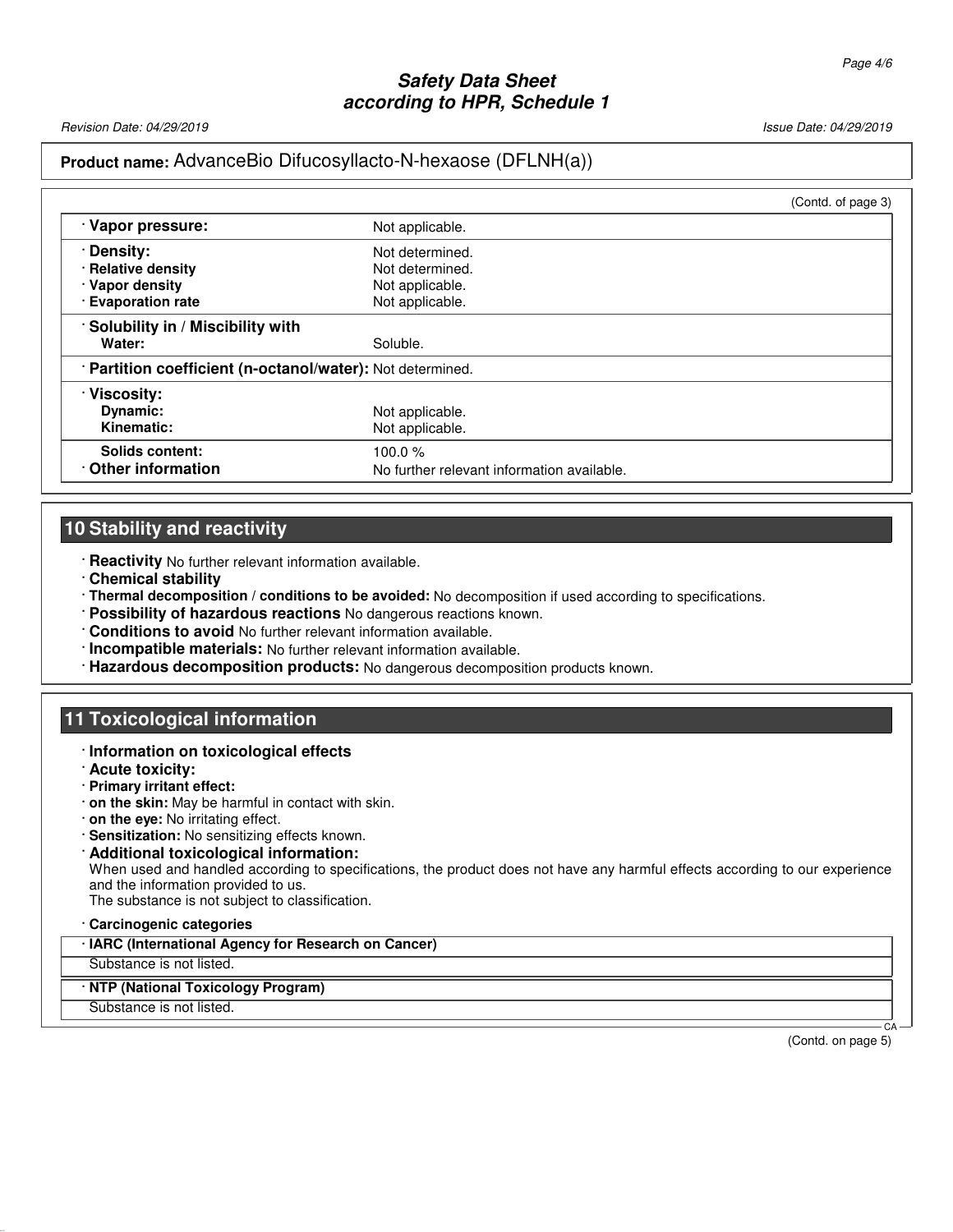Revision Date: 04/29/2019 **Issue Date: 04/29/2019** Issue Date: 04/29/2019

#### **Product name:** AdvanceBio Difucosyllacto-N-hexaose (DFLNH(a))

(Contd. of page 4)

## **12 Ecological information**

- · **Toxicity**
- · **Aquatic toxicity:** No further relevant information available.
- · **Persistence and degradability** No further relevant information available.
- · **Behavior in environmental systems:**
- · **Bioaccumulative potential** No further relevant information available.
- · **Mobility in soil** No further relevant information available.
- · **Additional ecological information:**
- · **General notes:**

Water hazard class 1 (Self-assessment): slightly hazardous for water

Do not allow undiluted product or large quantities of it to reach ground water, water course or sewage system.

- · **Results of PBT and vPvB assessment**
- · **PBT:** Not applicable.
- · **vPvB:** Not applicable.
- · **Other adverse effects** No further relevant information available.

#### **13 Disposal considerations**

- · **Waste treatment methods**
- · **Recommendation:** Dispose of contents/container in accordance with local/regional/national/international regulations.
- · **Uncleaned packagings:**
- · **Recommendation:** Disposal must be made according to official regulations.
- · **Recommended cleansing agent:** Water, if necessary with cleansing agents.

## **14 Transport information**

| · UN-Number                                                                       |                 |     |
|-----------------------------------------------------------------------------------|-----------------|-----|
| DOT, TDG, ADN, IMDG, IATA                                                         | not regulated   |     |
| · UN proper shipping name<br>DOT, TDG, ADN, IMDG, IATA                            | not regulated   |     |
| · Transport hazard class(es)                                                      |                 |     |
| · DOT, TDG, ADN, IMDG, IATA<br>· Class                                            | not regulated   |     |
| · Packing group<br>· DOT, TDG, IMDG, IATA                                         | not regulated   |     |
| <b>Environmental hazards:</b>                                                     | Not applicable. |     |
| Special precautions for user                                                      | Not applicable. |     |
| Transport in bulk according to Annex II of<br><b>MARPOL73/78 and the IBC Code</b> | Not applicable. |     |
| · UN "Model Regulation":                                                          | not regulated   |     |
|                                                                                   |                 | CA- |

(Contd. on page 6)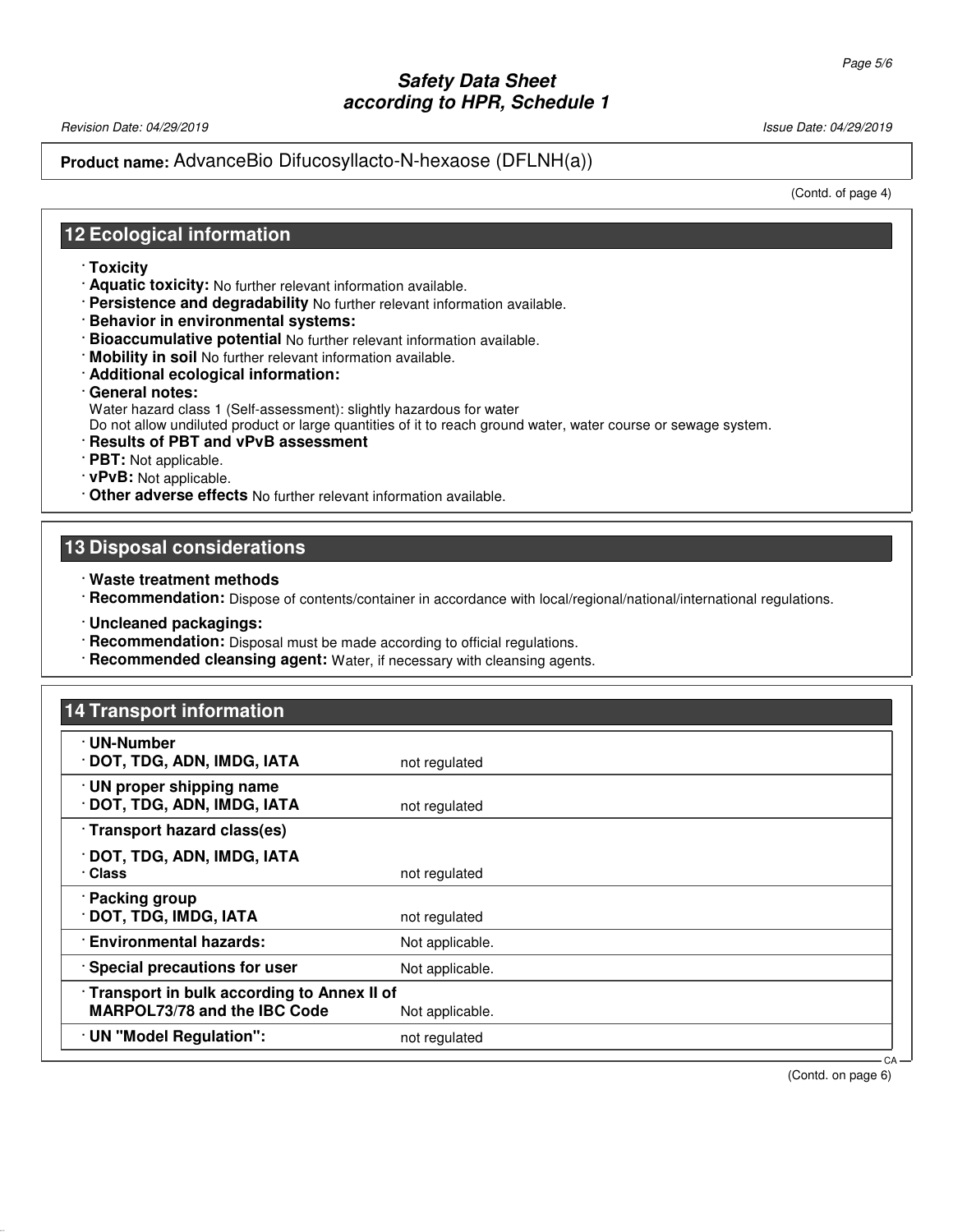Revision Date: 04/29/2019 1992/07/2019 1992/07/2019 1992/07/2019 1992/07/2019 1992/07/2019

# **Product name:** AdvanceBio Difucosyllacto-N-hexaose (DFLNH(a))

(Contd. of page 5)

 $CA$ 

# **15 Regulatory information**

The information contained in this document is based on Agilent's state of knowledge at the time of preparation. No warranty as to its accurateness, completeness or suitability for a particular purpose is expressed or implied.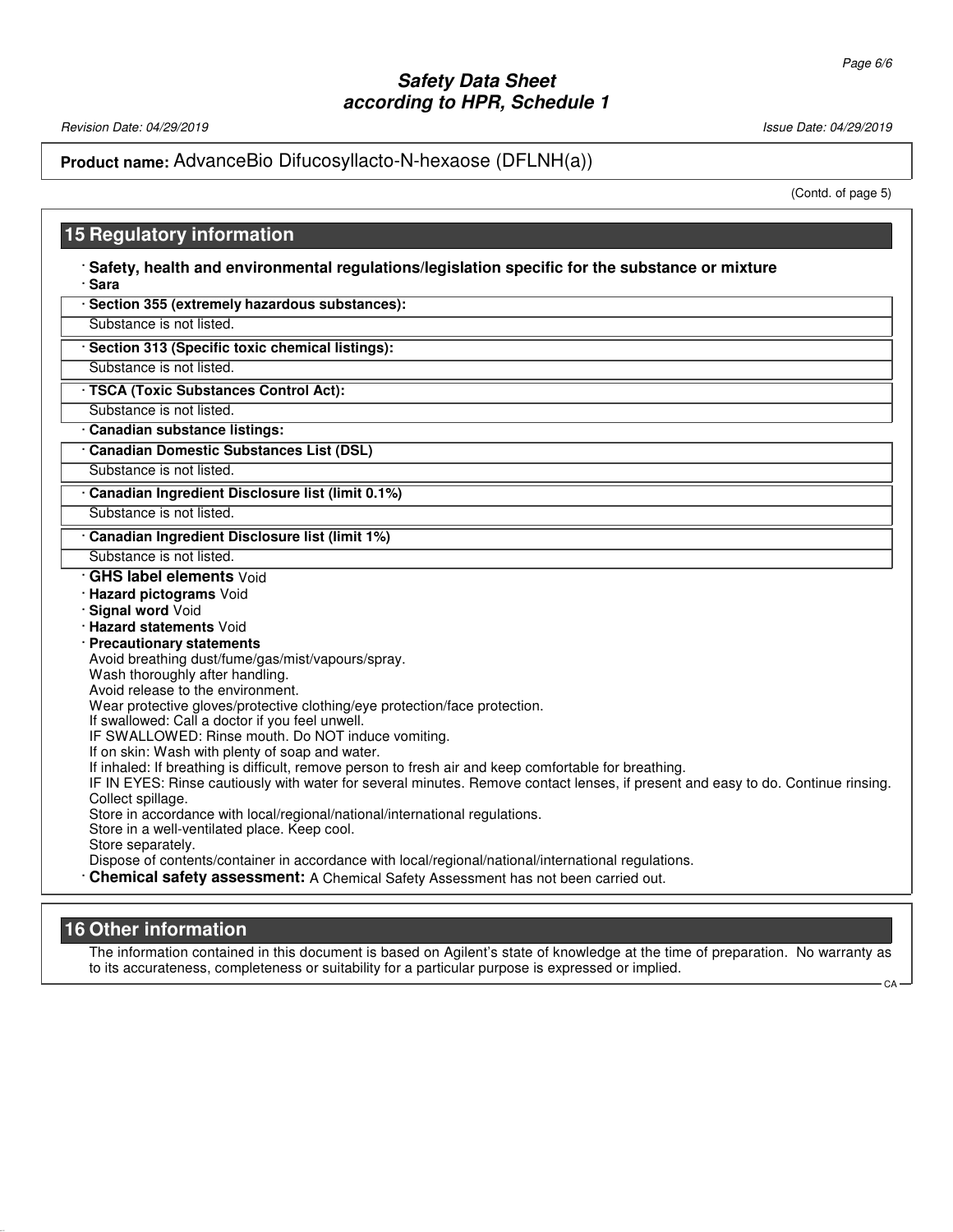

Date de Révision: 04/29/2019 Date d'émission: 04/29/2019

Page : 1/7

#### **1 Identification**

- · **Identificateur de produit**
- · **Nom du produit:** AdvanceBio Difucosyllacto-N-hexaose (DFLNH(a))
- · **Code du produit:** GKAD-00131
- · **Emploi de la substance / de la préparation** Reagents and Standards for Analytical Chemical Laboratory Use
- · **Renseignements concernant le fournisseur de la fiche de données de sécurité**
- · **Producteur/fournisseur:** Agilent Technologies 5301 Stevens Creek Blvd Santa Clara, CA 95051, USA
- · **Email:** pdl-msds\_author@agilent.com
- · **Phone number:** 800-227-9770
- · **Numéro d'appel d'urgence:** CHEMTREC®: 1-800-424-9300

## **2 Identification des dangers**

#### · **Classification de la substance ou du mélange** La substance n'est pas classifiée selon le Système Général Harmonisé (GHS). · **Éléments d'étiquetage** · **Éléments d'étiquetage SGH** néant · **Pictogrammes de danger** néant · **Mention d'avertissement** néant · **Mentions de danger** néant · **Conseils de prudence** Éviter de respirer les poussières/fumées/gaz/brouillards/vapeurs/aérosols. Se laver soigneusement après manipulation. Éviter le rejet dans l'environnement. Porter des gants de protection/des vêtements de protection/un équipement de protection des yeux/du visage. EN CAS D'INGESTION: Appeler un médecin en cas de malaise. EN CAS D'INGESTION: Rincer la bouche. NE PAS faire vomir. EN CAS DE CONTACT AVEC LA PEAU: Laver abondamment à l'eau et au savon. EN CAS D'INHALATION: s'il y a difficulté à respirer, transporter la victime à l'extérieur et la maintenir au repos dans une position où elle peut confortablement respirer. EN CAS DE CONTACT AVEC LES YEUX: Rincer avec précaution à l'eau pendant plusieurs minutes. Enlever les lentilles de contact si la victime en porte et si elles peuvent être facilement enlevées. Continuer à rincer. Recueillir le produit répandu. Stocker conformément à la réglementation locale/régionale/nationale/internationale. Stocker dans un endroit bien ventilé. Tenir au frais. Stocker séparément. Éliminer le contenu/récipient conformément à la réglementation locale/régionale/nationale/internationale. · **Système de classification:** · **NFPA données (gamme 0-4)** 0 0  $\overline{\mathbf{0}}$ Santé =  $0$ Inflammabilité = 0  $Réactivité = 0$

(suite page 2)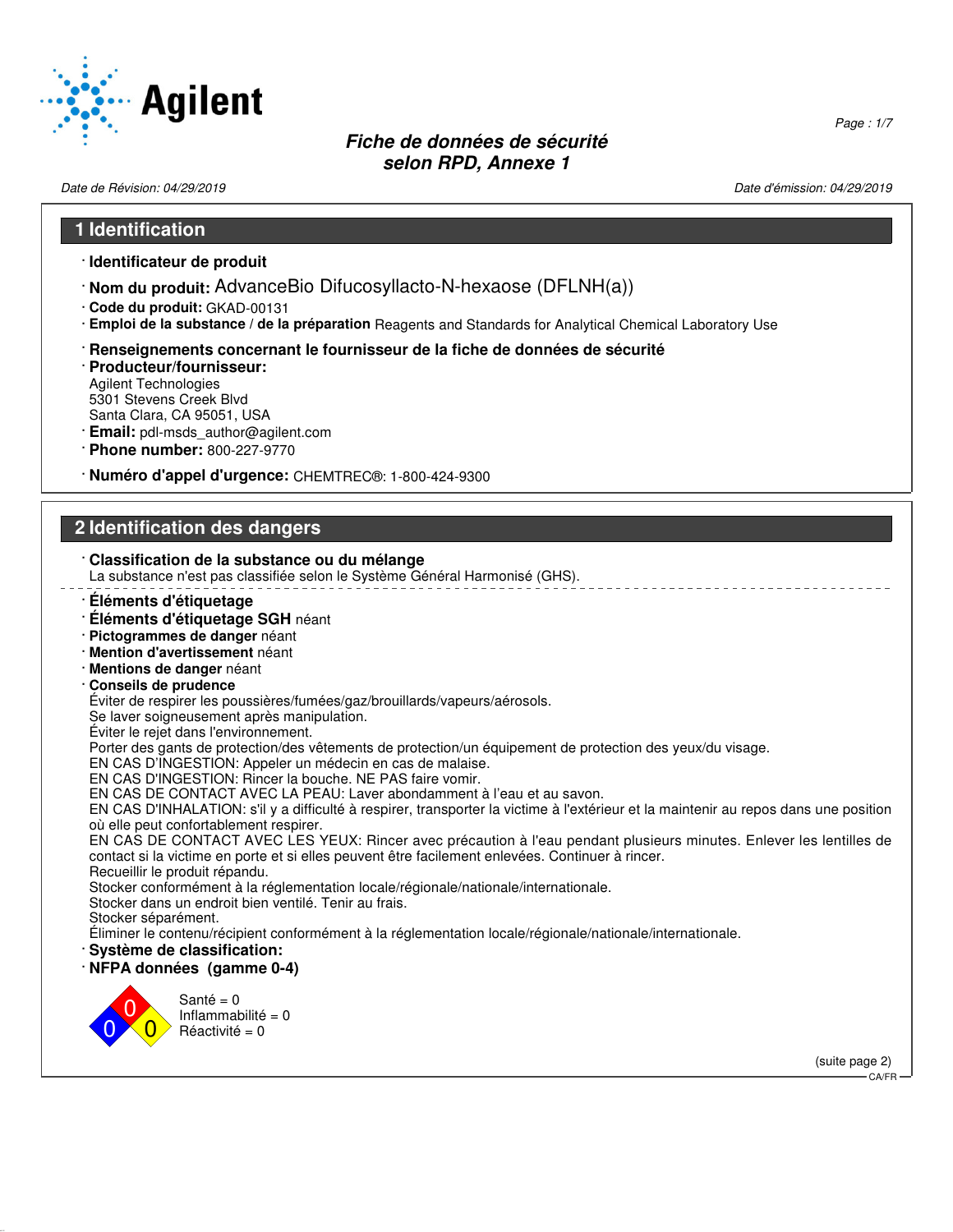Date de Révision: 04/29/2019 Date d'émission: 04/29/2019

**Nom du produit:** AdvanceBio Difucosyllacto-N-hexaose (DFLNH(a))

(suite de la page 1)

#### · **HMIS données (gamme 0-4)**

**HEALTH**  FIRE **REACTIVITY** 0  $\boxed{0}$ 

 $\boxed{0}$ Santé =  $0$ Inflammabilité = 0  $Réactivité = 0$ 

## **3 Composition/information sur les ingrédients**

- · **Caractérisation chimique: Substances**
- · **No CAS Désignation**

Glycans

#### **4 Premiers soins**

- · **Description des premiers secours**
- · **Remarques générales:** Aucune mesure particulière n'est requise.
- · **Après inhalation:** Donner de l'air frais, consulter un médecin en cas de troubles.
- · **Après contact avec la peau:** En règle générale, le produit n'irrite pas la peau.
- · **Après contact avec les yeux:**
- Rincer les yeux, sous l'eau courante, pendant plusieurs minutes, en écartant bien les paupières.
- · **Après ingestion:** Si les troubles persistent, consulter un médecin.
- · **Indications destinées au médecin:**
- · **Principaux symptômes et effets, aigus et différés** Pas d'autres informations importantes disponibles.
- · **Indication des éventuels soins médicaux immédiats et traitements particuliers nécessaires**

Pas d'autres informations importantes disponibles.

## **5 Mesures à prendre en cas d'incendie**

- · **Moyens d'extinction**
- · **Moyens d'extinction:** Adapter les mesures d'extinction d'incendie à l'environnement.
- · **Dangers particuliers résultant de la substance ou du mélange** Pas d'autres informations importantes disponibles.
- · **Conseils aux pompiers**
- · **Equipement spécial de sécurité:** Aucune mesure particulière n'est requise.

## **6 Mesures à prendre en cas de déversement accidentel**

- · **Précautions individuelles, équipement de protection et procédures d'urgence** Porter des gants de protection / un équipement de protection des yeux / un équipement de protection du visage.
- · **Précautions pour la protection de l'environnement:** Ne pas rejeter dans les canalisations, dans les eaux de surface et dans les nappes d'eau souterraines.
- · **Méthodes et matériel de confinement et de nettoyage:** Recueillir par moyen mécanique.

· **Référence à d'autres rubriques**

Afin d'obtenir des informations pour une manipulation sûre, consulter le chapitre 7.

Afin d'obtenir des informations sur les équipements de protection personnels, consulter le chapitre 8.

Afin d'obtenir des informations sur l'élimination, consulter le chapitre 13.

(suite page 3)

CA/FR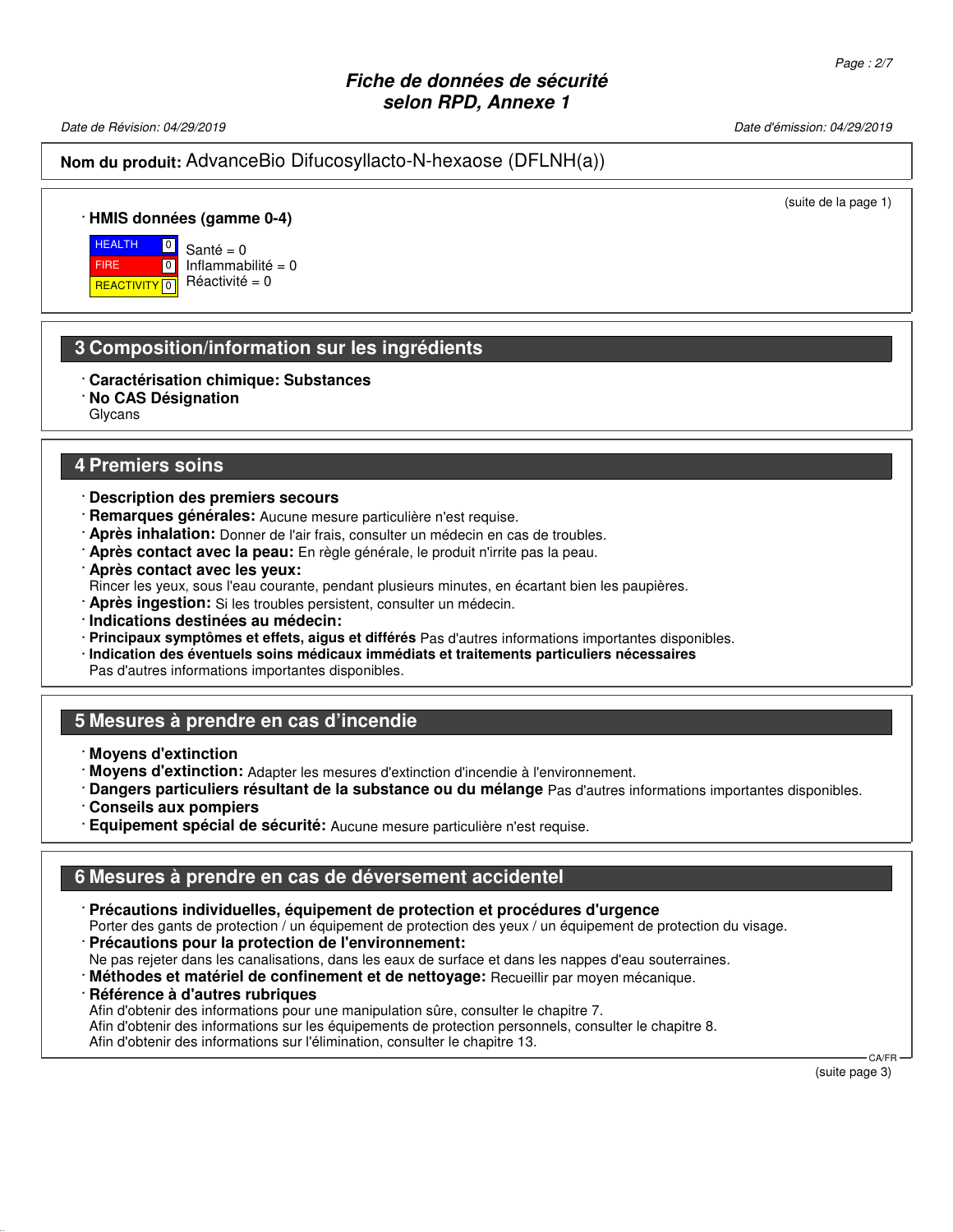Date de Révision: 04/29/2019 Date d'émission: 04/29/2019

## **Nom du produit:** AdvanceBio Difucosyllacto-N-hexaose (DFLNH(a))

(suite de la page 2)

## **7 Manutention et stockage**

- · **Manipulation:**
- · **Précautions à prendre pour une manipulation sans danger**
- Porter des gants de protection / un équipement de protection des yeux / un équipement de protection du visage.
- · **Préventions des incendies et des explosions:** Aucune mesure particulière n'est requise.
- · **Conditions d'un stockage sûr, y compris d'éventuelles incompatibilités**
- · **Stockage:**
- · **Exigences concernant les lieux et conteneurs de stockage:** Aucune exigence particulière.
- · **Indications concernant le stockage commun:** Pas nécessaire.
- · **Autres indications sur les conditions de stockage:** Néant.
- · **Utilisation(s) finale(s) particulière(s)** Pas d'autres informations importantes disponibles.

# **8 Contrôle de l'exposition/ protection individuelle**

- · **Indications complémentaires pour l'agencement des installations techniques:** Sans autre indication, voir point 7.
- · **Paramètres de contrôle**
- · **Composants présentant des valeurs-seuil à surveiller par poste de travail:** Néant
- · **Remarques supplémentaires:** Le présent document s'appuie sur les listes en vigueur au moment de son élaboration.
- · **Contrôles de l'exposition**
- · **Equipement de protection individuel:**
- · **Mesures générales de protection et d'hygiène:**
- Respecter les mesures de sécurité usuelles pour l'utilisation de produits chimiques.
- · **Protection respiratoire:** N'est pas nécessaire.
- · **Protection des mains:**

Le matériau des gants doit être imperméable et résistant au produit / à la substance / à la préparation.

Choix du matériau des gants en fonction des temps de pénétration, du taux de perméabilité et de la dégradation.

· **Matériau des gants**

Le choix de gants appropriés ne dépend pas seulement du matériau, mais également d'autres critères de qualité qui peuvent varier d'un fabricant à l'autre.

- · **Temps de pénétration du matériau des gants**
- Le temps de pénétration exact est à déterminer par le fabricant des gants de protection et à respecter.
- · **Protection des yeux:** Porter un équipement de protection des yeux / un équipement de protection du visage.

| Poudre          |                          |
|-----------------|--------------------------|
|                 |                          |
|                 |                          |
| Non déterminé.  |                          |
| Non applicable. |                          |
|                 |                          |
| Non déterminé.  |                          |
|                 | Beige<br>Caractéristique |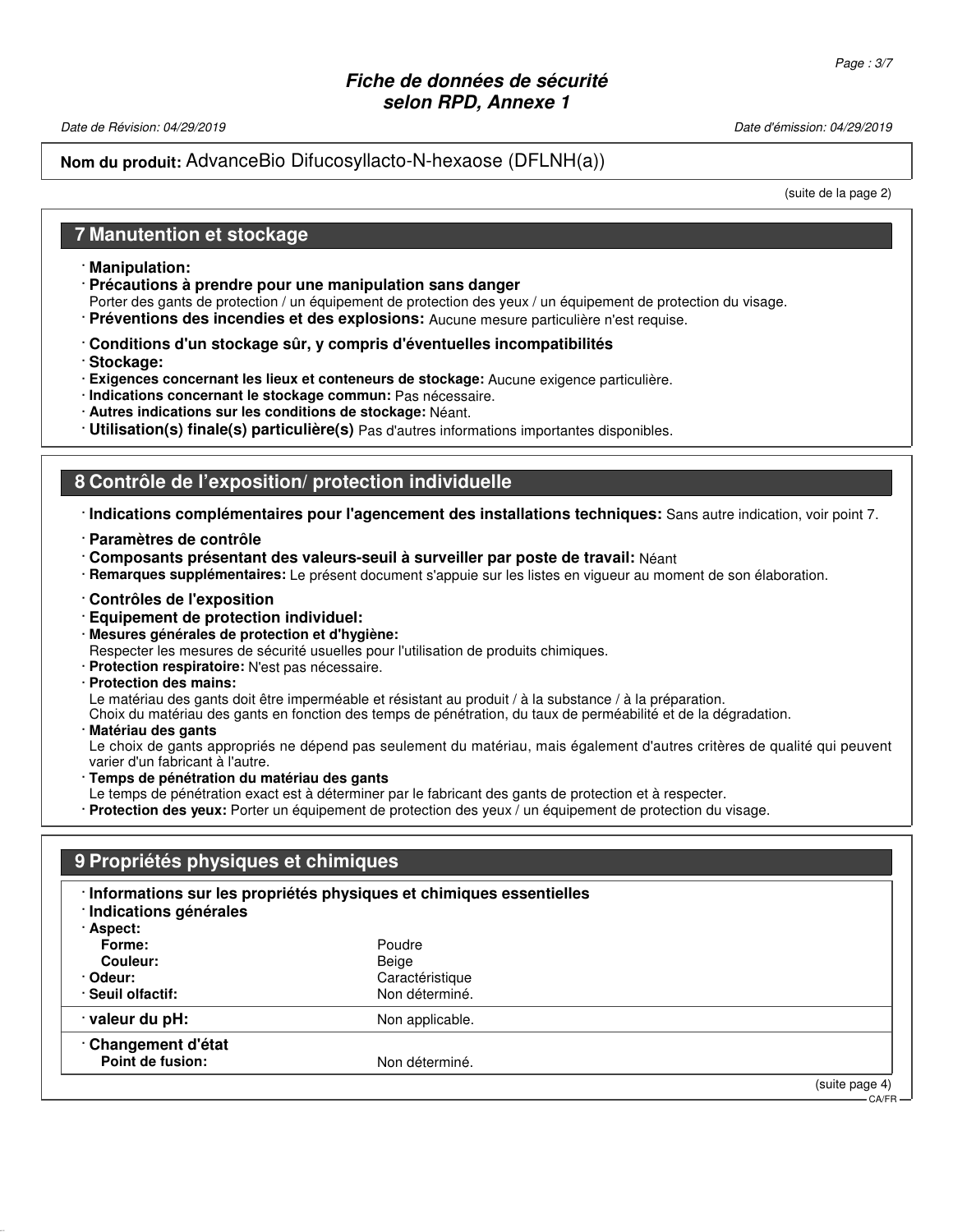Date de Révision: 04/29/2019 Date d'émission: 04/29/2019

#### **Nom du produit:** AdvanceBio Difucosyllacto-N-hexaose (DFLNH(a))

|                                                                               | (suite de la page 3)                                                    |
|-------------------------------------------------------------------------------|-------------------------------------------------------------------------|
| Point d'ébullition:                                                           | Non déterminé.                                                          |
| · Point d'éclair                                                              | Non applicable.                                                         |
| · Inflammabilité (solide, gazeux):                                            | La substance n'est pas inflammable.                                     |
| · Température de décomposition:                                               | Non déterminé.                                                          |
| · Auto-inflammation:                                                          | Non déterminé.                                                          |
| Danger d'explosion:                                                           | Le produit n'est pas explosif.                                          |
| · Limites d'explosion:<br>Inférieure:<br>Supérieure:                          | Non déterminé.<br>Non déterminé.                                        |
| · Pression de vapeur:                                                         | Non applicable.                                                         |
| Densité:<br>Densité relative<br>Densité de vapeur.<br>· Vitesse d'évaporation | Non déterminée.<br>Non déterminé.<br>Non applicable.<br>Non applicable. |
| · Solubilité dans/miscibilité avec                                            |                                                                         |
| l'eau:                                                                        | Soluble                                                                 |
| Coefficient de partage (n-octanol/eau): Non déterminé.                        |                                                                         |
| · Viscosité:<br>Dynamique:<br>Cinématique:                                    | Non applicable.<br>Non applicable.                                      |
| Teneur en substances solides:<br>$\cdot$ Autres informations                  | 100,0%<br>Pas d'autres informations importantes disponibles.            |

# **10 Stabilité et réactivité**

- · **Réactivité** Pas d'autres informations importantes disponibles.
- · **Stabilité chimique**
- · **Décomposition thermique/conditions à éviter:** Pas de décomposition en cas d'usage conforme.
- · **Possibilité de réactions dangereuses** Aucune réaction dangereuse connue.
- · **Conditions à éviter** Pas d'autres informations importantes disponibles.
- · **Matières incompatibles:** Pas d'autres informations importantes disponibles.
- · **Produits de décomposition dangereux:** Pas de produits de décomposition dangereux connus

# **11 Données toxicologiques**

- · **Informations sur les effets toxicologiques**
- · **Toxicité aiguë**
- · **Effet primaire d'irritation:**
- · **Corrosion cutanée/irritation cutanée** Peut être nocif par contact cutané.
- · **Lésions oculaires graves/irritation oculaire** Pas d'effet d'irritation.
- · **Sensibilisation respiratoire ou cutanée** Aucun effet de sensibilisation connu.

(suite page 5) CA/FR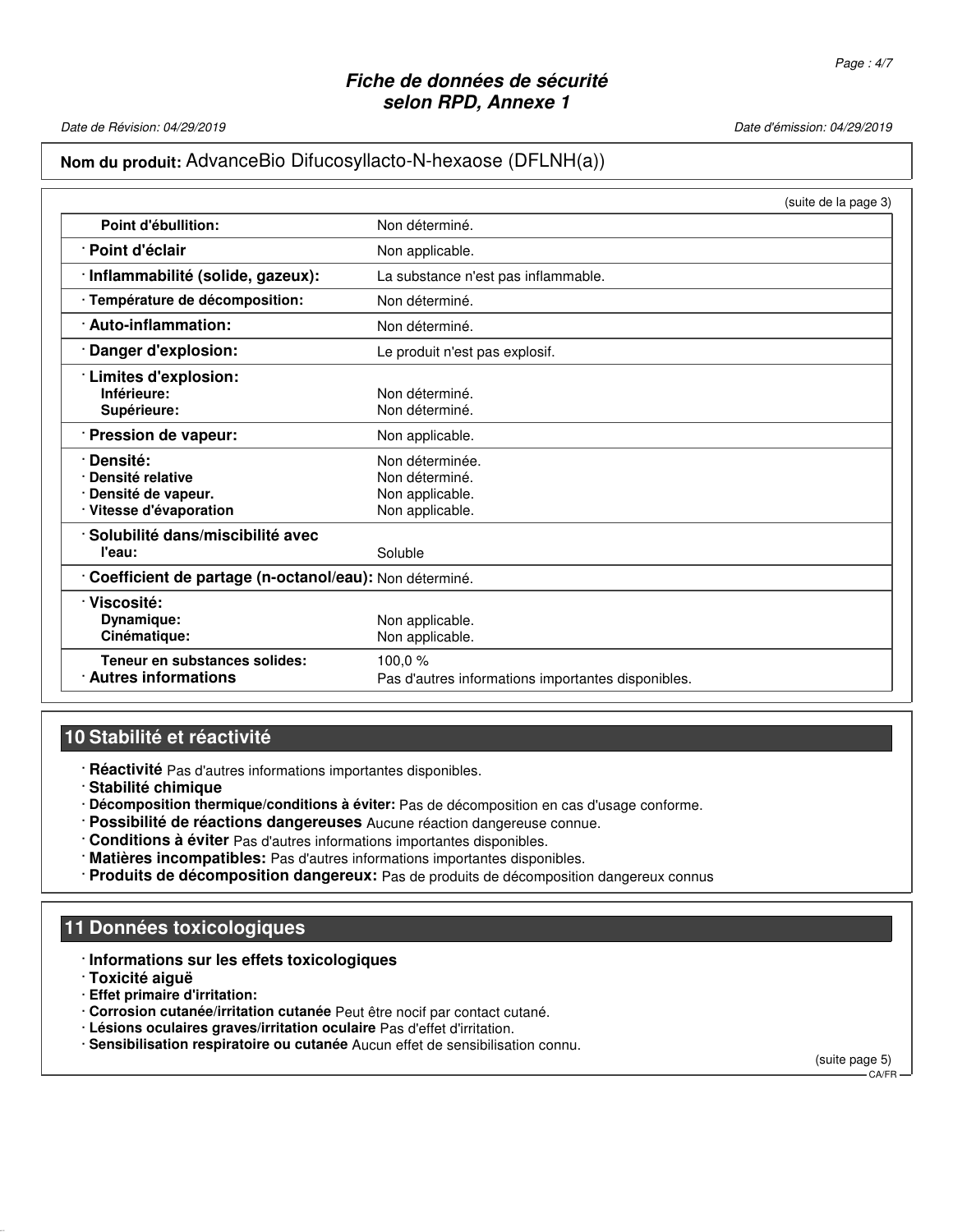Date de Révision: 04/29/2019 Date d'émission: 04/29/2019

## **Nom du produit:** AdvanceBio Difucosyllacto-N-hexaose (DFLNH(a))

(suite de la page 4)

#### · **Indications toxicologiques complémentaires:**

En cas de manipulation et d'utilisation conformes, le produit n'a aucun effet nocif pour la santé selon notre expérience et les informations dont nous disposons.

La substance n'est pas soumise à l'obligation de marquage selon les dernières listes CEE en vigueur.

#### · **Catégories cancérogènes**

#### · **IARC / CIRC (Centre International de Recherche sur le Cancer)**

la substance n'est pas comprise

#### · **NTP / PNT (Programme National de Toxicologie)**

la substance n'est pas comprise

#### **12 Données écologiques**

#### · **Toxicité**

- · **Toxicité aquatique:** Pas d'autres informations importantes disponibles.
- · **Persistance et dégradabilité** Pas d'autres informations importantes disponibles.
- · **Comportement dans les compartiments de l'environnement:**
- · **Potentiel de bioaccumulation** Pas d'autres informations importantes disponibles.
- · **Mobilité dans le sol** Pas d'autres informations importantes disponibles.
- · **Autres indications écologiques:**
- · **Indications générales:**
- Catégorie de pollution des eaux 1 (D) (Classification propre): peu polluant

Ne pas laisser le produit, non dilué ou en grande quantité, pénétrer la nappe phréatique, les eaux ou les canalisations.

- · **Résultats des évaluations PBT et VPVB**
- · **PBT:** Non applicable.
- · **vPvB:** Non applicable.
- · **Autres effets néfastes** Pas d'autres informations importantes disponibles.

## **13 Données sur l'élimination**

- · **Méthodes de traitement des déchets**
- · **Recommandation:** Éliminer le contenu/récipient conformément à la réglementation locale/régionale/nationale/internationale.
- · **Emballages non nettoyés:**
- · **Recommandation:** Evacuation conformément aux prescriptions légales.
- · **Produit de nettoyage recommandé:** Eau, éventuellement avec des produits de nettoyage

# **14 Informations relatives au transport**

| · Numéro ONU<br>· DOT, TMD, ADN, IMDG, IATA                                 | néant |                |
|-----------------------------------------------------------------------------|-------|----------------|
| Désignation officielle de transport de l'ONU<br>· DOT, TMD, ADN, IMDG, IATA | néant |                |
| Classe(s) de danger pour le transport                                       |       |                |
| · DOT, TMD, ADN, IMDG, IATA                                                 |       |                |
| <b>· Class</b>                                                              | néant |                |
|                                                                             |       | (suite page 6) |
|                                                                             |       | CA/FR-         |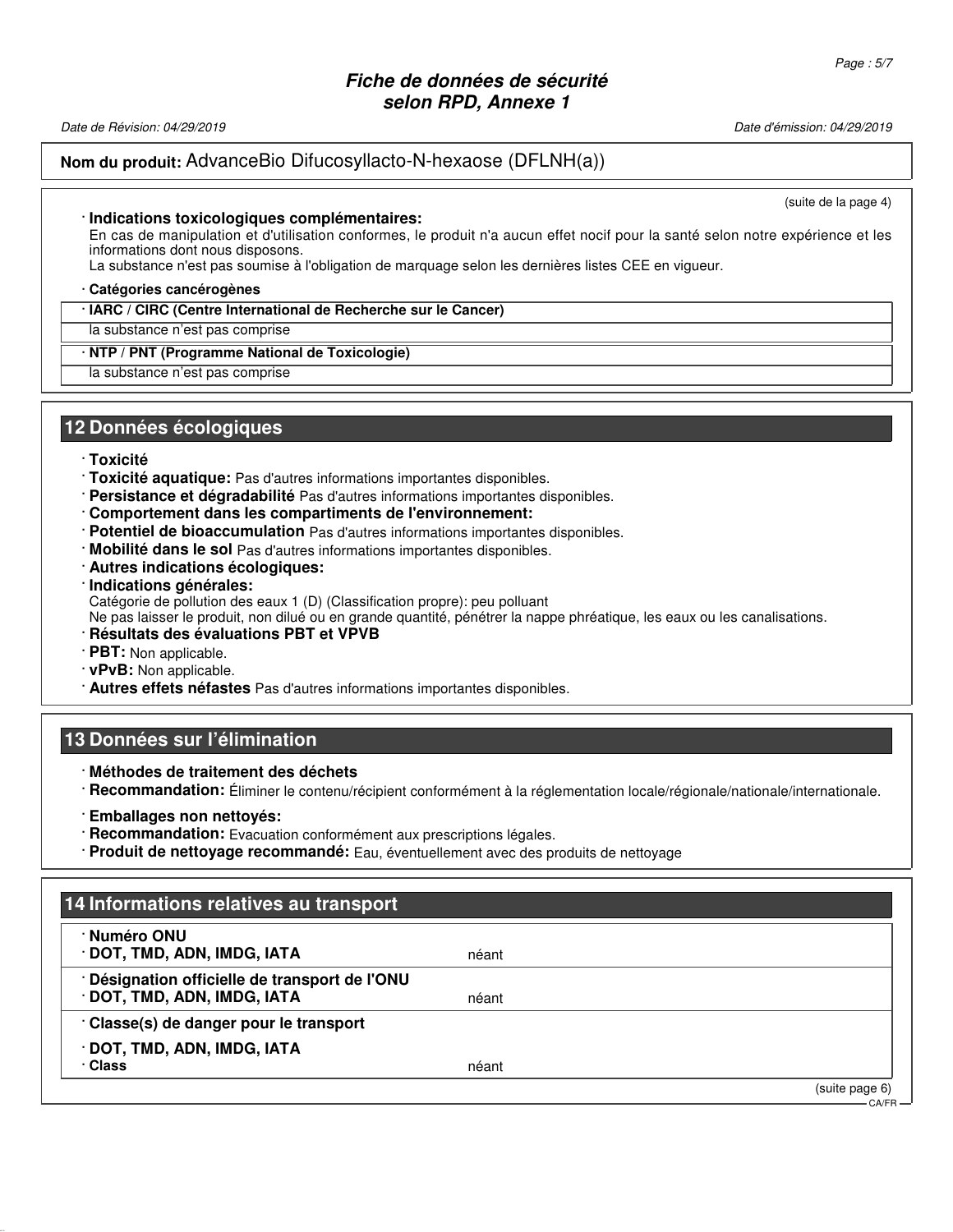Date de Révision: 04/29/2019 Date d'émission: 04/29/2019

#### **Nom du produit:** AdvanceBio Difucosyllacto-N-hexaose (DFLNH(a))

|                                                                       |                 | (suite de la page 5) |
|-----------------------------------------------------------------------|-----------------|----------------------|
| · Groupe d'emballage<br>DOT, TMD, IMDG, IATA                          | néant           |                      |
| Dangers pour l'environnement:                                         | Non applicable. |                      |
| Précautions particulières à prendre par l'utilisateur Non applicable. |                 |                      |
| Transport en vrac conformément à l'annexe II de la                    |                 |                      |
| convention Marpol et au recueil IBC                                   | Non applicable. |                      |
| "Règlement type" de l'ONU:                                            | néant           |                      |

#### **15 Informations sur la réglementation**

· **Réglementations/législation particulières à la substance ou au mélange en matière de sécurité, de santé et d'environnement**

· **Sara**

| · Section 355 (extremely hazardous substances): |  |  |  |  |
|-------------------------------------------------|--|--|--|--|
|-------------------------------------------------|--|--|--|--|

Substance is not listed. · **Section 313 (Specific toxic chemical listings):**

Substance is not listed.

· **TSCA (Loi sur le contrôle des substances toxiques)**

Substance is not listed.

· **Liste canadienne des substances**

· **Liste des substances domestiques (DSL) du Canada**

la substance n'est pas comprise

· **Liste de divulgation des ingrédients du Canada (limite 0.1%)**

la substance n'est pas comprise

#### · **Liste de divulgation des ingrédients du Canada (limite 1%)**

la substance n'est pas comprise

#### · **Éléments d'étiquetage SGH** néant

· **Pictogrammes de danger** néant

- · **Mention d'avertissement** néant
- · **Mentions de danger** néant
- · **Conseils de prudence**

Éviter de respirer les poussières/fumées/gaz/brouillards/vapeurs/aérosols.

Se laver soigneusement après manipulation.

Éviter le rejet dans l'environnement.

Porter des gants de protection/des vêtements de protection/un équipement de protection des yeux/du visage.

EN CAS D'INGESTION: Appeler un médecin en cas de malaise.

EN CAS D'INGESTION: Rincer la bouche. NE PAS faire vomir.

EN CAS DE CONTACT AVEC LA PEAU: Laver abondamment à l'eau et au savon.

EN CAS D'INHALATION: s'il y a difficulté à respirer, transporter la victime à l'extérieur et la maintenir au repos dans une position où elle peut confortablement respirer.

EN CAS DE CONTACT AVEC LES YEUX: Rincer avec précaution à l'eau pendant plusieurs minutes. Enlever les lentilles de contact si la victime en porte et si elles peuvent être facilement enlevées. Continuer à rincer. Recueillir le produit répandu.

Stocker conformément à la réglementation locale/régionale/nationale/internationale.

Stocker dans un endroit bien ventilé. Tenir au frais.

Stocker séparément.

(suite page 7)